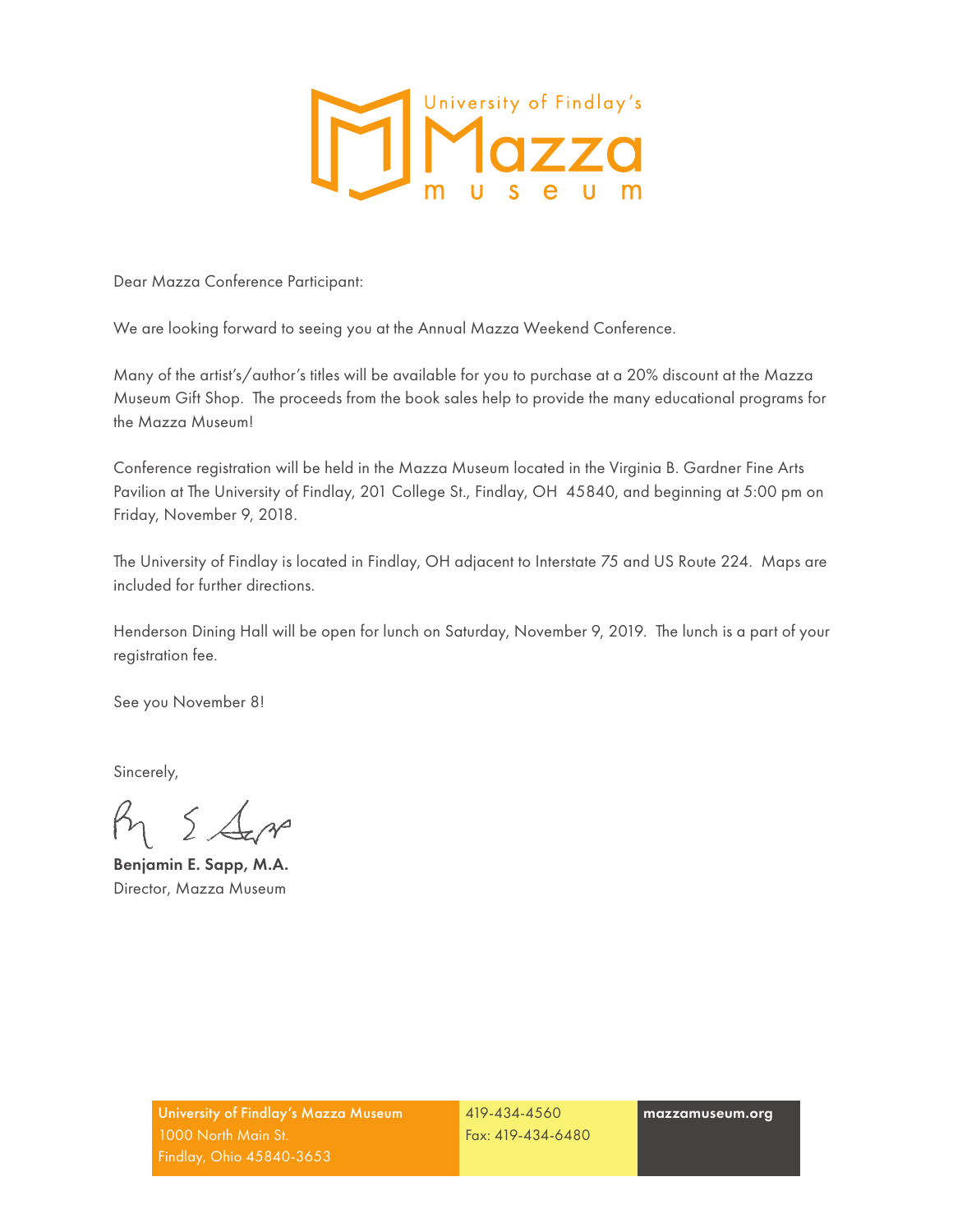University of Findlay's Mazza Museum

# 2019 Weekend Conference Schedule

| Friday                                                                                                                                                                        |                                                                                                                                                                             |
|-------------------------------------------------------------------------------------------------------------------------------------------------------------------------------|-----------------------------------------------------------------------------------------------------------------------------------------------------------------------------|
| 5:30 p.m.<br>7 - 7:30 p.m.<br>$7:30 - 8:30$ p.m.<br>$8:45 - 10$ p.m.                                                                                                          | Dinner with the Artists<br>Awarding of Floyd Dickman Librarian Award<br><b>Melissa Sweet</b><br>Autographing                                                                |
| Saturday                                                                                                                                                                      |                                                                                                                                                                             |
| $7:30 - 8:30$ a.m.<br>$8:30 - 9$ a.m.<br>$9 - 10$ a.m.<br>$10:15 - 11:15$ a.m<br>$11:15 - 11:30$ a.m.<br>11:30 a.m. - 12:30 p.m.<br>$12:30 - 1:15$ p.m.<br>$1:15 - 2:15$ p.m. | Coffee/Juice/Gift Gallery<br>Announcements/Door Prizes<br>Lori Nichols<br><b>Margaret Chodos-Irvine</b><br><b>Break</b><br><b>Ning Laden</b><br>Lunch<br>Autographing       |
| $2:15 - 2:30$ p.m.<br>$2:30 - 3:30$ p.m.<br>$3:30 - 3:45$ p.m.<br>$3:45 - 4:45$ p.m.<br>$4:45 - 5:30$ p.m.                                                                    | Announcements/Door Prizes<br><b>Peter Catalanotto</b><br><b>Break</b><br><b>Stephen Savage</b><br>Autographing/Gift Gallery<br>Meeting for all taking conference for credit |